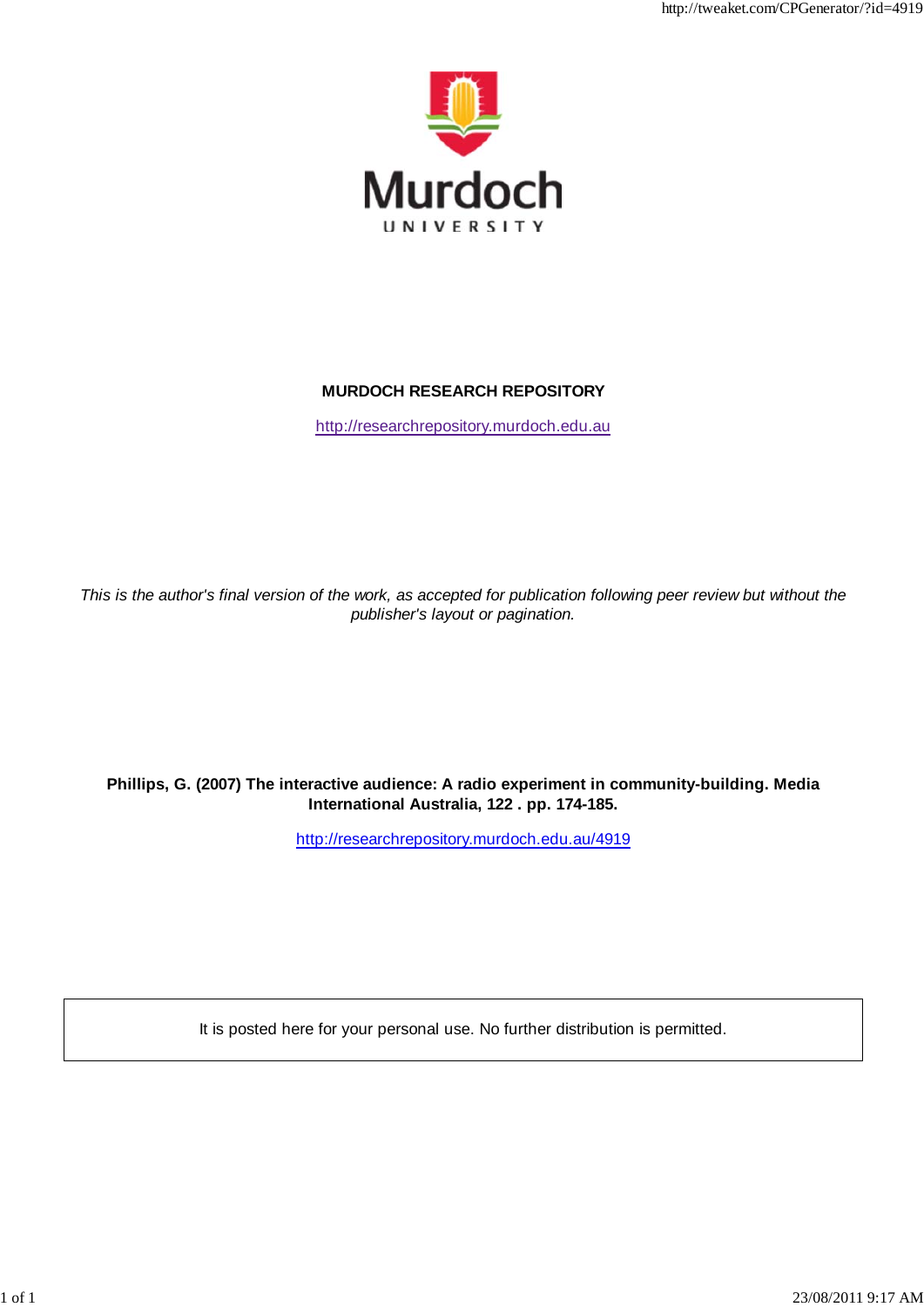# **THE INTERACTIVE AUDIENCE: A RADIO EXPERIMENT IN COMMUNITY-BUILDING**

#### **Gail Phillips**

#### **Abstract**

*The internet has provided us with a global laboratory to watch community-building in action. However, its role in the virtual universe is one that the more humble radio has had at the local community level since its inception. As soon as one-to-one communication gave way to one-to-many broadcasting, community-building began, based on the shared listening experience — ranging from families gathering around the wireless to local or national audiences tuning in simultaneously. Talkback made radio interactive by bringing the listener into the program, but it also gave programmakers the chance to gain first-hand experience of who was actually out there. This paper describes a radio talkback experiment which unexpectedly exposed the power of the relationship audiences can build with radio. Based on a 'can you help' formula, the program found passionate drivers within its audience members to belong, to bond, and to do good works that contribute to the social good.*

#### **The interactiveaudience: a radio experiment in community- building**

In the hustle and bustle of the internet age, people are being transfixed by the razzle and dazzle of new media and communication technologies and by the amazing global networking powers of the web. The hectic building of online communities is progressing faster than anyone can keep up with, and the older media are waiting on the sidelines wondering what the future holds for them. Radio, without the glamour of moving images and the durability of print, has always been the least obtrusive medium, while firmly and insidiously hooked into the pattern of our daily lives (Lewis, 2000: 161). However, it was the broadcast medium which invented audience interactivity when telephony was joined with broadcasting technology and the first talkback caller was put to air — as early as 1925 in Australia (Gould, 2004: 3) though, according to Ward (2002: 22), the authorised broadcasting of talkback dates from 1967.

Talkback opened up a new format for radio, allowing it to forge direct links with what had otherwise been an assumed and voiceless community of listeners. The interactive model added 'pull' to 'push', allowing stations to hear from the listeners they were actually succeeding in attracting. Even given the fact that it takes a certain type of person to call in, thereby skewing the sample somewhat, the presence of real living people gave program-makers some substance on which to base the notorious and non-specific 'gut feeling' on which their programming decisions were based (see Tebbutt, 2006: 97). They could pick up cues and clues about what made the audience tick from the responses they received when they opened the lines. This would inevitably feed back into future program ideas.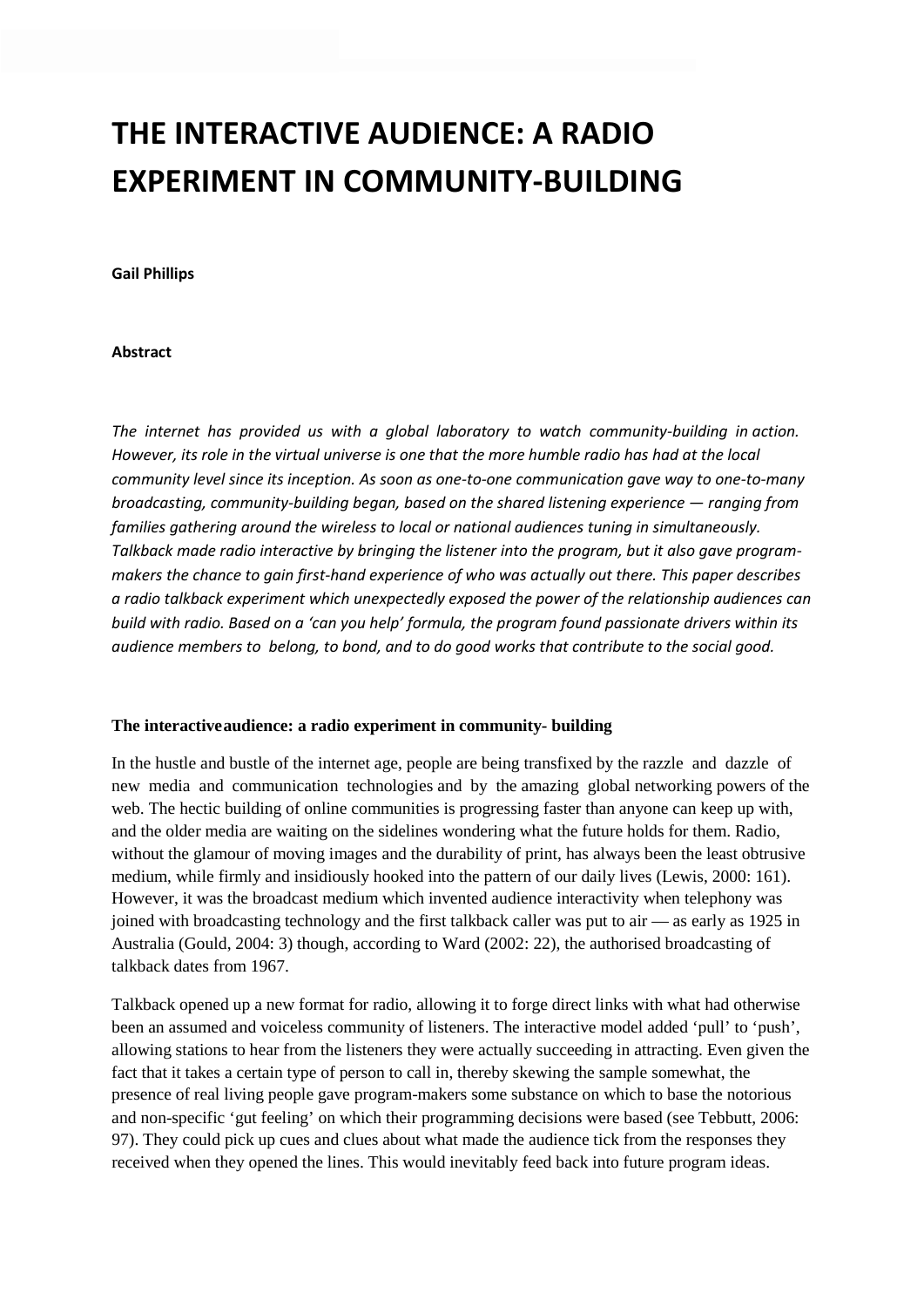It was this sort of process that led to an audience experiment on Perth local ABC radio in the mid-1990s. Program-makers noticed how eager listeners were whenever they were asked for information. Any open-ended question, whether it be on the correct use of grammar, or the name of the star of a particular film, or the title of a favourite children's book from long ago, made the lines run hot with listeners eager to proffer the information. The response was particularly strong if they were asked for their help — with news about any trouble on the roads, the search for a lost pet, or their memories of a long-forgotten piece of local history. The producers noticed that the listeners who called in appeared to derive a sense of personal satisfaction from providing a service to the community. It seemed from the response that the program might be not just a purveyor of content but a focal point for a listener network. What would happen if a station tried to activate this network? What kind of community would emerge and how far would its tentacles reach? An experiment that would actively test radio's community building and networking powers — through a kind of radio Chinese whispers — could offer a tantalising opportunity to test the station's range and reach in a qualitative way. Hence the idea of *Grapevine* was born.

*Grapevine* started off as a half-hour talkback segment in the afternoon program — it was later increased to an hour as a result of audience pressure. It was built around the idea of listeners' requests for help and, while the agenda was left open, there was one firm ground rule: no money would change hands. The segment ran for four years from 1995 to 1998. The rest of this paper examines the program from a range of perspectives drawing on the archive of listeners' letters and interviews with the program team. $<sup>1</sup>$ </sup>

## **The radio listener**

Radio listening is perceived as an essentially private pastime. While it certainly started out in the early days of radio as a form of group entertainment for the family whose members gathered around the wireless in the living room, it has become more of an individual activity as the technology has become smaller and more portable (see Moores, 1993: 82–88). While the audience may be perceived as a mass entity, it comprises individual listeners who are experiencing the program on their own. Each accesses the program according to their daily routine and relates to both program and presenter in their own unique way. In the words of Adams and Burton: 'People use radio to regulate their lives. They literally set their clocks by it, use it to pace their day. So familiar voices become as comfortable as old slippers.' (1997: 15) The advent of talkback changed the dynamics of the radio program since it enabled listeners to be brought into the program and become performers themselves. Instead of being an anonymous mass of silent eavesdroppers, they were shown to have real voices and personalities.

## **The power of the telephone**

We take the telephone almost as much for granted as we do the radio, and it is easy to overlook just how we communicate with each other when we use it. Studies done in the early 1990s on the use of the telephone found that men and women tended to use it differently (Moyal 1989, 1992; Cox and Leonard, 1993). What for men was largely a business tool was for women a powerful instrument for relationship-building. Part of the appeal of the telephone for women was that it was easily accessible, even when the speaker was confined to one particular place. Also as a voice-only medium, it uniquely blended intimacy and anonymity (Cox and Leonard, 1993: 20).

Once radio appropriated the telephone through the talkback format, it also appropriated some of the characteristics of that medium. It makes the radio program accessible: anyone can pick up their phone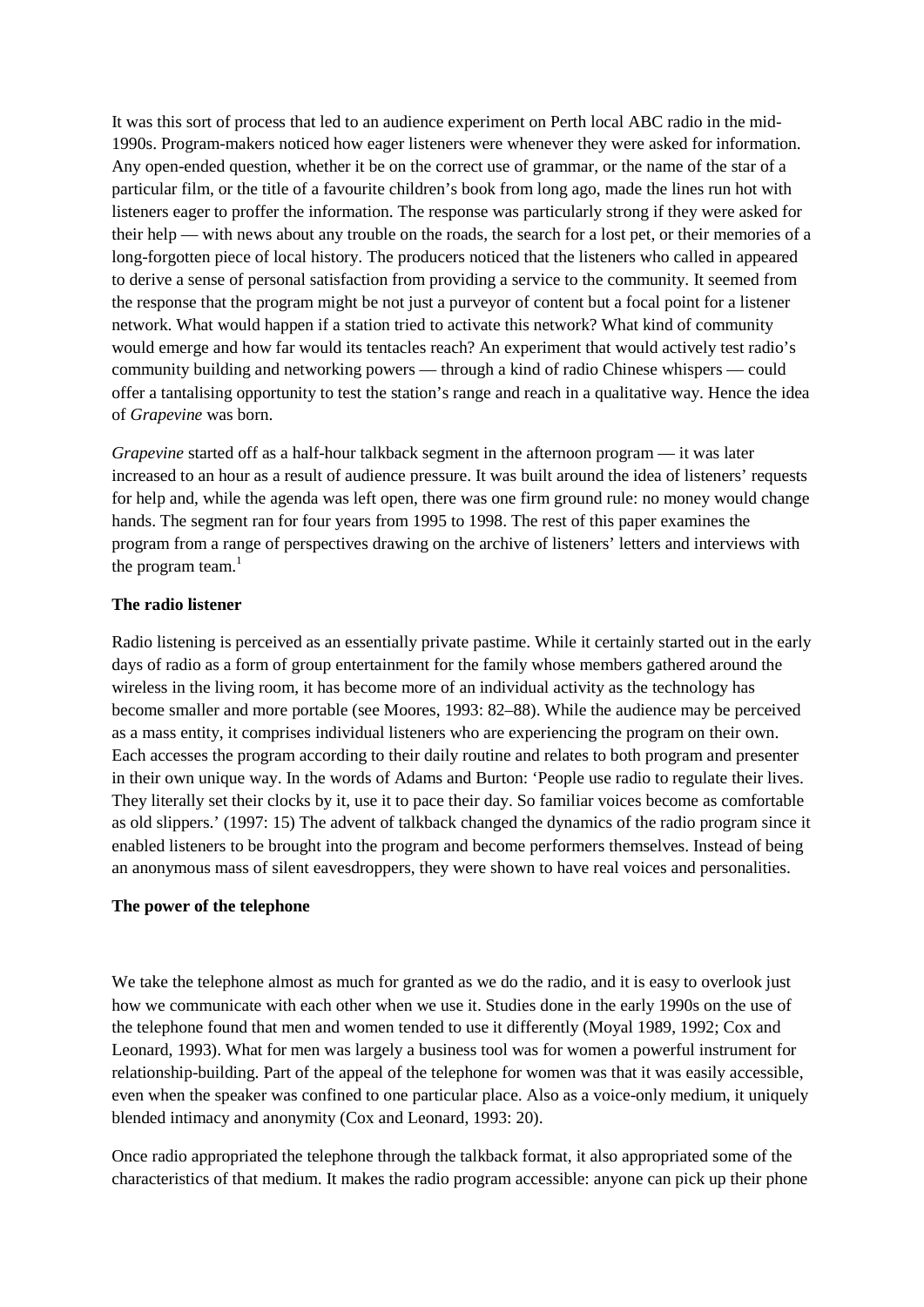and dial straight in to the station. Like the private conversation, the on-air conversation replicates the intimacy of one-on- one communication, even while being 'designed to be heard by absent audiences' (Scannell, 1991: 1). Talkback uses the same patterns and conventions of everyday talk to recreate 'the norms of social, sociable daily life' in a public sphere from which many of the callers may feel they are usually excluded (Scannell, 1996: 172) — exemplifying what Scannell calls radio's '*sociable*  dimension' (1996: 4). For Scannell, sociability is the lure to get the audience in, and talkback radio does have particular appeal for those who are 'less socially interactive and less mobile' (Armstrong and Rubin, 1989: 91).

The telephone also has a community-building role. Cox and Leonard (1993) describe the networks formed through the telephone as 'a peer support self help model' where the connections via telephone are 'contact points for people sharing problems or situations which give those connected a sense of community, and therefore reduce isolation' (1993: 20). Talkback, through the telephone, also builds a community — in this case, a community of listeners who share an experience based on a common attraction to the program content, one of Moores' 'ritual practices which enable us to imagine ourselves as part of a social collectivity that shares in the same anonymous, simultaneous activity' (Moores, 1993: 87).

The two dimensions of talkback — sociability and community-building — put audiences in different relationships with the program-makers. Talkback callers are a special breed of listeners who are prepared to shift from 'passive involvement' to 'active participation' (Armstrong and Rubin, 1989: 91). This makes them captive to the program producers. By becoming participants, they have to behave in accordance with the program's conventions: 'Access to the public culture of the studio is open to all and voluntary. But once that domain is entered audience members must measure up to institutional expectations.' (Scannell, 1996:141)

The price of access for the listeners is an acceptance that they will be used to underscore and reinforce the program format. However, as Scannell notes (1996: 23), in reality broadcasters have no control over their audiences, and this becomes evident once audiences perceive themselves as a community. They now identify with each other through the program and evolve from non-specified 'regular listeners' into a concrete fan-base. The most extreme example is the network of 'dittoheads' who follow the radio program of American radio shock jock Russ Limbaugh. The 'dittoheads' get their name from their passionate adherence to the views of the presenter (Laufer, 1995: 58). Becoming a fan is an act of empowerment in itself (see Grossberg, 1992) and once the audience becomes conscious of its program-linked identity, it is a short step for it to turn itself into what Fiske calls 'a productive community' which 'turns the text into an event' (Fiske, 1992: 40). Abrahamson's (1966) description of the process of community-building applies very well to this situation. He describes the different stages of community building as:

1 *socialisation*: 'the development of a self-concept as a group member' (1992: 89–90);

2 *initiation*: 'some kind of formal ritual associated with the acceptance of an individual into the group (1992: 112);

3 the process by which members '"learn the ways" of the group and come to transfer their identities to the group' (1992: 116);

4 definition of the boundaries of the group through the identification of what represents deviant behaviour (1992: 132).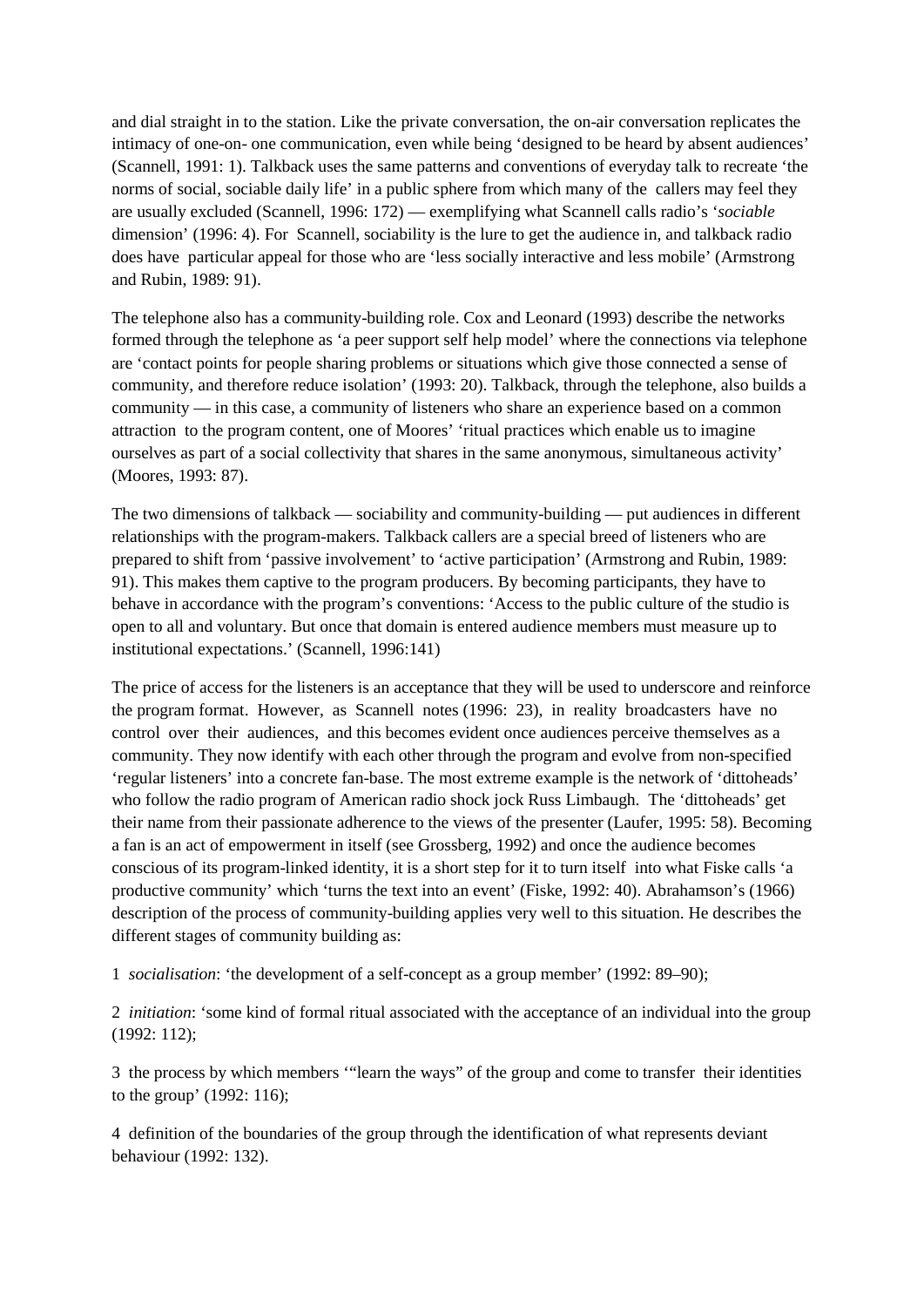Abrahamson sees community-building as driven by what he terms the 'sociability drive' (1992: 143) — the desire to link with others as an alternative to being alone. As Turner et al. (2006) note, talkback appears to bring similar social benefits:

in most cases callers are not participating in order to present a political position. Rather … they are more likely to be calling in order to provide information from their own experience as a contribution to a conversation which is itself the public good they wish to support. (2006: 117)

*Grapevine* was totally dependent on listener-generated content and the telephone was essential for audience involvement. However, the capturing of the audience would be the result of a self-conscious production process that covered all aspects of the program including on-air style and content selection.

#### **On-air style**

As already mentioned, the *Grapevine* format was deliberately chosen by the station as a means of testing the limits of its audience. It was therefore an interactive live talkback self-help segment that encouraged listeners to interact not only with the program but also with each other as they exchanged goods and information. Audience capture is not just about format: it is also about the mode of interpersonal communication that prompts an audience reaction — what Tebbutt calls the 'affect' which makes the program a 'galvanic apparatus' (2006: 98). While Tebbutt's focus is on the polarising political talkback of the shock jocks, the techniques of audience galvanisation are deployed no less deliberately in more benign formats. For the *Grapevine* concept to succeed, it was up to the program team to create the right environment and for this the selection of the presenter was key. As Ytreberg (2004) notes: 'The host in many ways is the format. He or she embodies the format's norms of performance and interaction.' (2004: 685) The on-air team consisted of the regular afternoon show host who was joined for this segment by a co-presenter. The co-presenter was, in fact, the associate producer who administered *Grapevine off*-air, managing the database, answering listeners' letters and telephone messages, and being the main point of contact for the public. The male afternoon show host was well known as a radio and television newsreader, but the afternoon program had shown him in a different guise — exploiting his warm and laidback style. In this, he went against type in a genre dominated by what Lewis has described as 'aggressive masculinity' (1992: 85; see also Ward, 2002). There were two co-presenters during the life of the segment, both of them women who were confident and mature, acting as a foil for the main presenter and becoming personalities themselves through their direct exposure to the audience. In fact, listener familiarity was all the greater because the copresenters were the ones they dealt with directly off air.

The on-air style was relaxed, conversational and spontaneous, with a lot of humorous banter. As Scannell notes, in talkback the producers are 'an unobtrusive institutional organizing presence' (1996: 18), whose job it is to control and manage the talkback event. The callers, on the other hand, 'dial into a public discourse and taking part requires that they adapt to its requirements and conventions' (1996: 140). The presenters' aim was to create a welcoming, non-threatening environment which would encourage anyone else to join in, and in their on-air behaviour they mimicked the type, tone and tenor of the exchanges they hoped to elicit from the listeners.

The response surprised the program team and presented them with particular challenges. They found they were often dealing with human emotions which they somehow had to manage on air, treading the fine line between professional detachment and engagement: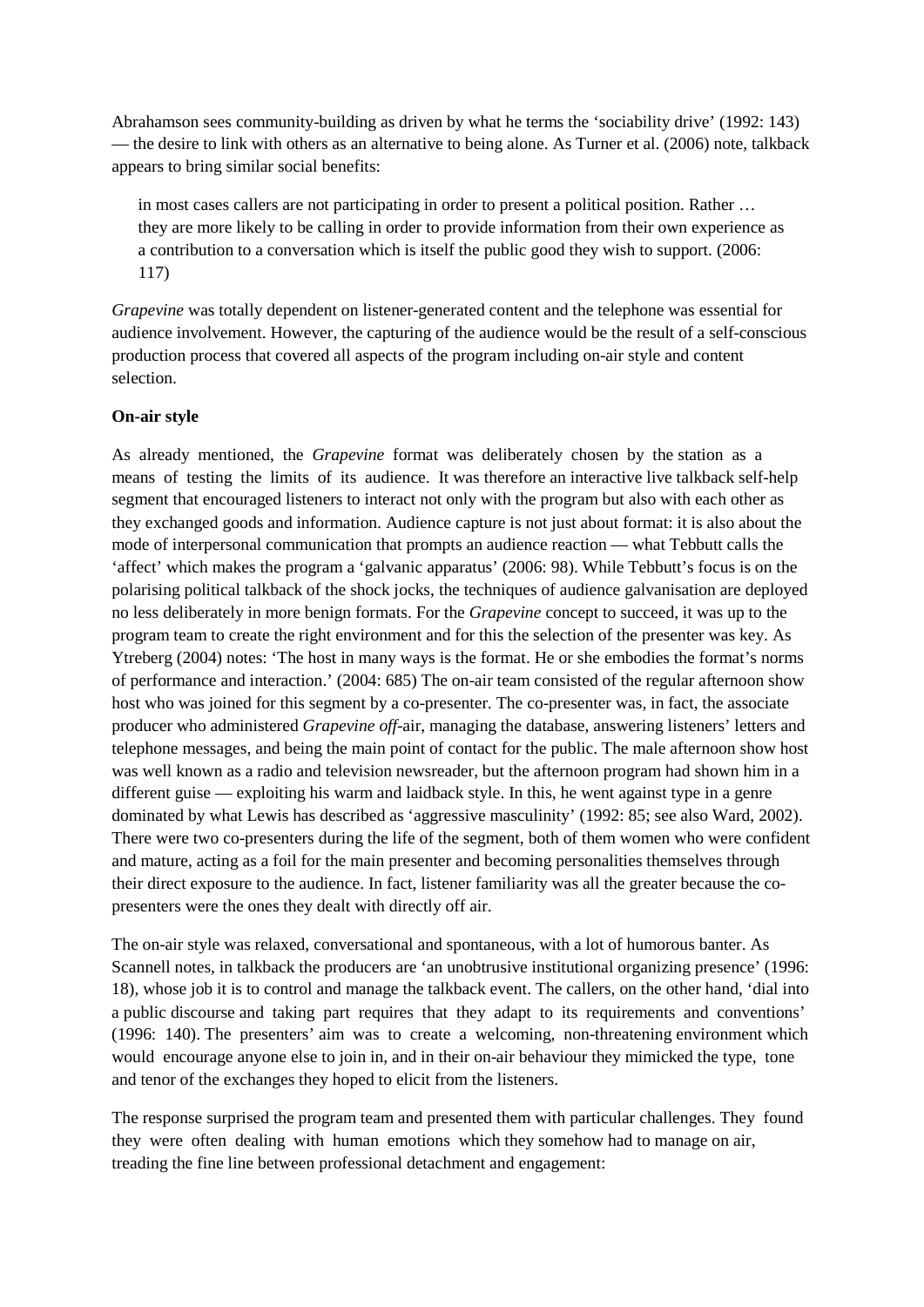*Presenter:* At first I was very cautious and scared by too much display of emotion and I was thinking this could be cringe-making, this could be really embarrassing — and then you'd have to go with it, you can't shut people up. But after a while you'd realise, no, it's OK, your comfort zone, your safety zone would expand and as it did so the audience would feel more confident about talking more openly about what was happening.

The presenter was aware of the skills he needed to employ to avoid the program becoming too saccharine or sentimental:

*Presenter:* In the wrong hands with the wrong sort of presenter it could get very icky very quickly — you had to keep it bright and light and move quickly through sentimental stuff, acknowledge it, but not get hung up on it.

#### **Content selection**

The program content was built around the listeners' calls and letters. Talkback is not the lowmaintenance format it would appear to be — in order to work, it requires careful management (Phillips and Lindgren, 2006: 130–31). Call-vetting is essential in ensuring the right topic mix and tone. As Munson notes:

One radio industry consultant considers each call-in the equivalent of a record on a music station's playlist: like a record, it must be carefully selected so as not to 'turn off' the listeners. The caller thus becomes a commodity, a product that must suit listeners and the station defines them. (1993: 47)

Thus the 'unobtrusive institutional organising presence' was in evidence here as well, as an editorial selection process determined what would be put to air.

*Producer:* That's why we didn't do things like crockery, your dinner service, because there were no stories attached to that — six of your dinner plates have been broken and you want to replace them — that's not interesting, whereas trying to get some outlandish thing that people did want [was of interest].

Also there had to be a protocol for who would be put to air — for example dealing with 'regulars':

*Producer:* Because of this community, this *Grapevine* network, you had to be careful not to have the same old voices on every day to make it embracing. It's not an exclusive community.

*Presenter:* You had to be very strict with some people and say, look, you are not coming on today, in fact you are not coming on again this week, go away and keep listening. Most of them appreciated and accepted that.

The letters to be read out were those that had the most interesting, entertaining or intriguing stories attached to them. Likewise, the live callers who were put to air were vetted to ensure their requests were a varied mix.

In addition to the subtle protocols governing the nature of the on-air discourse, there were quite explicit rules about the operation of the *Grapevine* itself. It was first and foremost a non-commercial, not-for-profit volunteer venture. The aim was to activate a self-help network in which no money would change hands. This restriction gave the program an implied set of values built around the concept of social benefit. The idea of doing a good turn was a strong driver for the audience: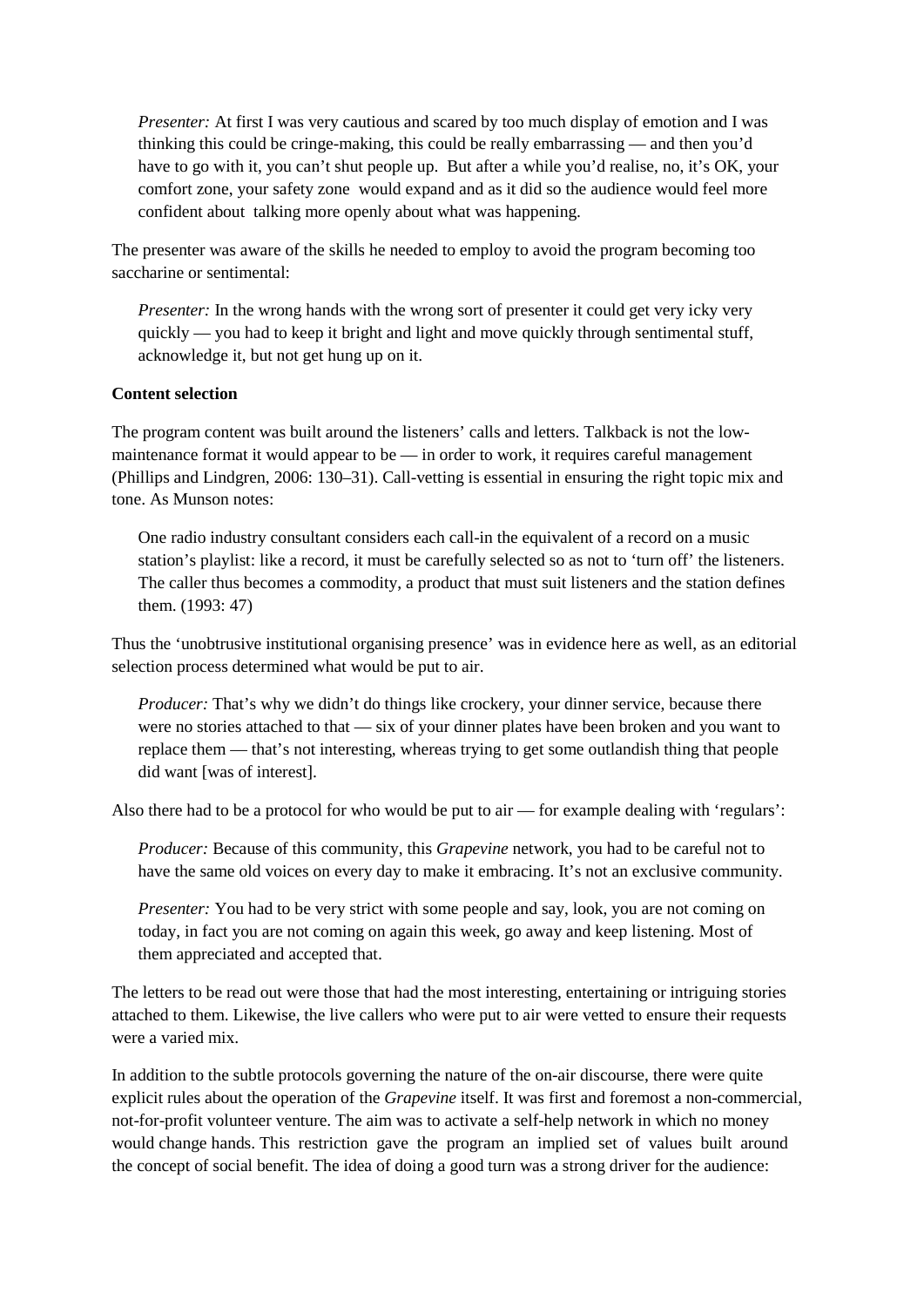*Producer:* We had people giving away fully functioning cars that had become superfluous to their actual needs, and more than wishing to get some hundreds of dollars for them it was more important to them to feel it was placed and valued and appropriate to somebody in need, and almost always the rider would be: 'Yes I could sell it through the small ads but I'd like it to go to somebody who really needs it.'

The requests often promoted further community participation:

*Producer:* It was lovely to see different levels If someone desperately needed a fridge, summer coming on, and they're in a small unit with a baby and they needed to keep food fresh, someone a million suburbs away has a fridge they could spare and a third person will say I'll transport it for you — and that generosity — you could say with utter confidence it doesn't matter if you're in Mandurah and the fridge is in Wanneroo, somebody will do it for you, somebody will bring it, and that somebody always came through — generally with more offers of help than were needed.

More than anything, the program provided unexpected insights into people's lives:

*Presenter:* While you were doing concrete goods-swapping with the stories attached, then somebody would come on trying to track down a family member who they hadn't seen for 50 years and what had happened to that family and you would just move on to another plane of human connection and human feeling.

The program-makers noticed the impact on listeners. For some, it reduced their sense of isolation:

*Presenter:* Some people found meaning in their lives from the *Grapevine*, people isolated in their homes. I think it gave them a sense of purpose.

It gave others a public voice:

*Presenter:* Some of the most interesting moments we had were with children — tiny little kids sometimes, or people who were old or possibly with reduced intellectual capacities of one sort or another, or people with English as a second language — that range of people who you don't think of as being good radio talent — and they were the people who gave us the most moving experiences for everyone concerned.

#### **From 'listener' to 'community'**

Despite a conscious production process being employed, the producers soon found themselves in charge of an operation that was not totally under their control. The response to the program soon overwhelmed them. The job of administering the network, which was initially conceived of as a parttime production role, soon expanded into a full-time role to cope with the listener response. Letters and phone messages had to be answered. Incoming requests needed to be filed and tracked. Requests suitable for inclusion in the program had to be extracted.

In addition to the administrative load, the presenters found themselves at the centre of a fan club which demonstrated all the characteristics of Abrahamson's community noted above. The listeners developed a sense of themselves as members of a group, referring to themselves as 'grapies'. Their initiation happened with their first call to the program when they announced themselves as new members. Once initiated, they were expected to observe the rules, and transgressors were soon hauled into line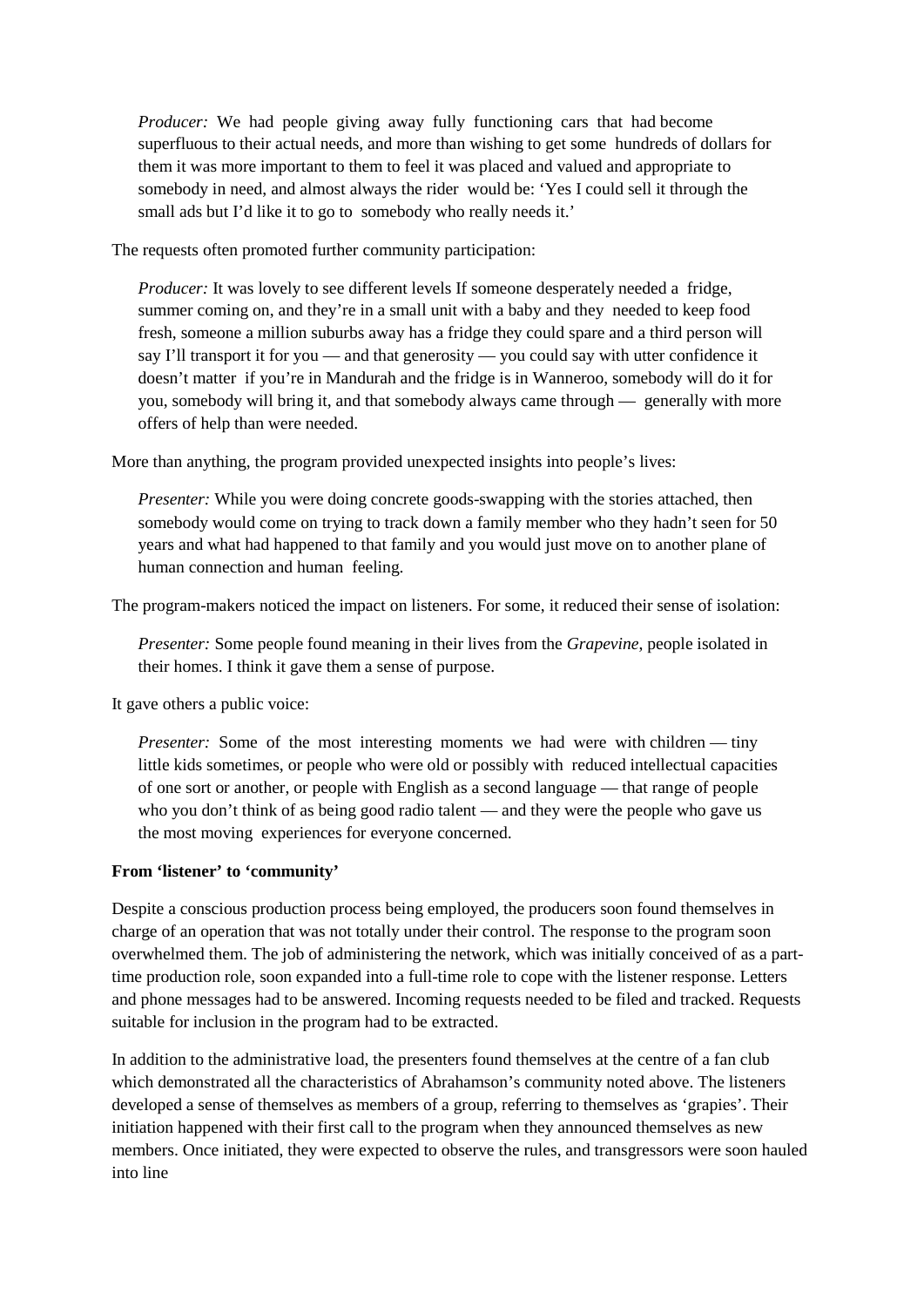*Presenter: People reacted very positively and they understood quickly when we said: 'No,* we're not going to sell anything — what you do off air is your own business, but we're not here to sell and we're not here to make a profit, we're here to help each other.'

The 'sociability drive' was so powerful that the program found itself acting as a community switchboard, with listeners using it as an intermediary to get in touch with each other — even months after the program actually finished on air.

*Presenter:* People are still ringing up now, ringing me at home, months after the program's finished, last Sunday, half past eight at night, I got a woman ringing me up wanting the phone number of Reg so that she could get rid of some computer.

Some listeners turned an initial contact into a more enduring friendship:

*Producer:* There'll be lots of stories of people looking for obscure parts of sewing machines and what have you, getting what they wanted and finding that it came from the person three doors down and they had been living in the same street for 20 years and had never spoken. And they would report to us that they now had a friendship. That it would continue from that, and because geography allowed it, it then became the basis of a real relationship

#### **Who were the grapies?**

The people who joined the *Grapevine* on air were many and varied, but the only lasting evidence is the letters archive, which was maintained throughout the life of the program (ABC, 1995–98). It reveals a rich tapestry of lives and experiences made all the more vivid by the photographs, paintings, drawings, poems and personal stories that are often attached. The program appeared to open up a wellspring, and listeners exploited the line of communication even to the extent of sending in postcards when they were on holiday in various parts of the world. As powerfully as the voice, the writing style and penmanship reveal much about the letter-writers. Many are elderly and writing less on behalf of themselves than on behalf of their extended families of children and grandchildren. Women adopt a different style to men. Just as men tend to be more businesslike on the phone, so their letters are shorter and more to the point. Women writers, on the other hand, are more discursive and often tell the whole story of what lies behind their request (also noted by Bird, 2003: 11). For some, the capacity to write into the program gives them a less threatening alternative to what they see as the nerve-wracking ordeal of going live to air. Single parents, disabled people, economically disadvantaged people are all represented, as are the charities and community groups which perform different sorts of public services. In many ways, they conform to the profile of the group defined by a 1999 report to the Productivity Commission on media use as those who use media to while away the time without spending much money: older lower income groups, the retired and the unemployed (BDA, 1999; see also ABA, 1996 which confirms skew to the 40+ demographic for the Perth local ABC station at this period). Their use of the program conforms with Turner et al.'s (2006) 'backyard fence' model where talkback repairs 'a gap in regrettably attenuated community relations by providing a public space where their voice might be heard' (2006: 109).

Some listeners are looking for information (forgotten song lyrics, recipes). Others are interested in swaps (computer training in exchange for piano lessons; a limo for a Falcon ute; a typewriter for a rocking chair). Some want to give away unwanted items to a good home (old pianola rolls, a washing machine). Others are looking for company (a phone-pal, a respite carer for a child with cerebral palsy, a host family for a Japanese exchange student). The requests range from the quirky (a small trampoline for a cat; a mate for a male Chinese gander) to the downright odd (a listener with feet of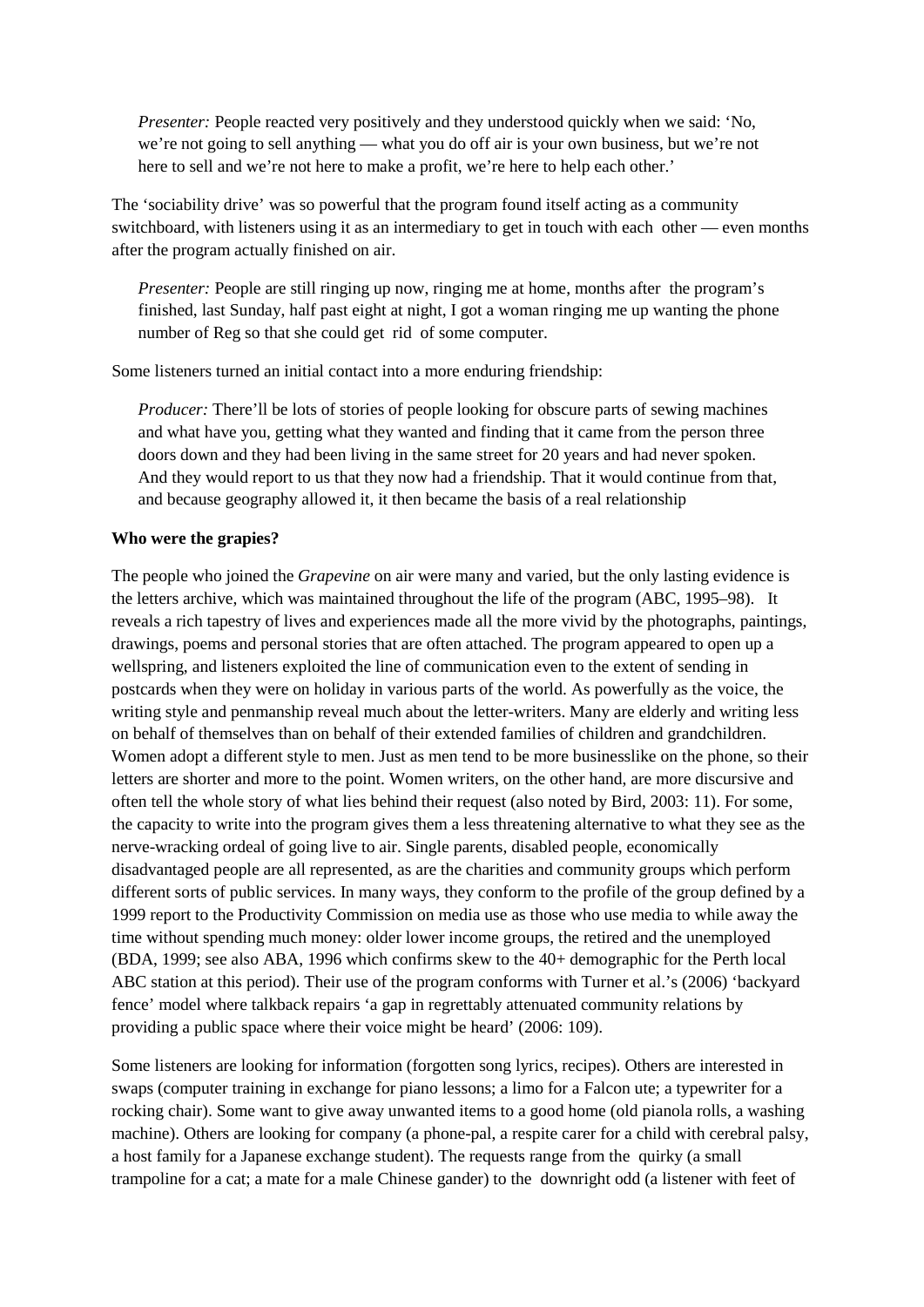two different sizes seeking someone with the opposite problem so they could share pairs of shoes; another listener wanting advice on the correct way to crack pecan nuts). *Grapevine* helped people set up recycling networks: one listener collected old computers that he restored and gave to the elderly. Another collected toys to send to children in Indonesia. A third collected old cars and bicycles that he reconditioned and gave to those who needed them. A fourth kept a children's home in Zimbabwe supplied with sewing machines that were used to make clothes for the children. Other listeners used *Grapevine* to look for lost things (a minister was looking for his lost sermon notes), but more importantly they used it to look for lost people — old school friends, fellow war veterans, long-lost relatives. These latter cases demonstrated the range and power of the *Grapevine* network most vividly. A Seattle resident put in a request through her sister who lived in Perth to track down 'Joyce', her bridesmaid from 50 years ago. Within minutes of the request going to air, Joyce's cousin who lived in Perth rang up and was able to give the contact details for Joyce who now lived in Sydney. As the listener commented: 'Seattle to Sydney, a small world?'

The value of the network went beyond the exchange of goods and information. People also valued the contacts they made along the way. One listener wrote:

I want to say thank you so much. I met seven delightful people, via telephone, one as far away as Moore River and you performed a miracle.

Feedback from listeners often referred to the values underpinning the program:

I adore your show and the 'grapes' do human kindness and generosity proud. Keep up the good work.

I only catch the program intermittently but always listen intently. It's a wonderful idea! Helping those who really need it and *re-using* rather than discarding or buying new.

Firstly let me tell you how much your show is valued by so many people. It reminds us that there is hope for human fellowship as is obviously alive here in Perth. It is evident from the calls that you receive that the majority of folk are in fact good and kind and that is a comfort in these strange times of violence and distrust. Put simply, your show is a conduit for kindness and for that I am grateful.

I've had this idea about the GV for some time, that it is a catalyst for doing good — people who, simply from not thinking about it, never do anything to help the other bloke, are activated simply by listening to you … and the grapies themselves, the come-by-chance sort and the phalanx of helpers and menders and makers who seem to have made it a permanent job. I never cease to wonder at it.

Ytreburg (2004) talks about the difficulties producers face in maintaining the boundaries between themselves and the listeners:

Participants' understanding of what participation is gets shaped through personal relations with the production team both backstage and on-air. However the production team, for its part, can never afford to let personal relations with the participant dictate proceedings. (2004: 688)

He cites one program team member's comment: 'I mean it's not like they're really friends of ours, they're friends of the program. That's different.' (2004: 688)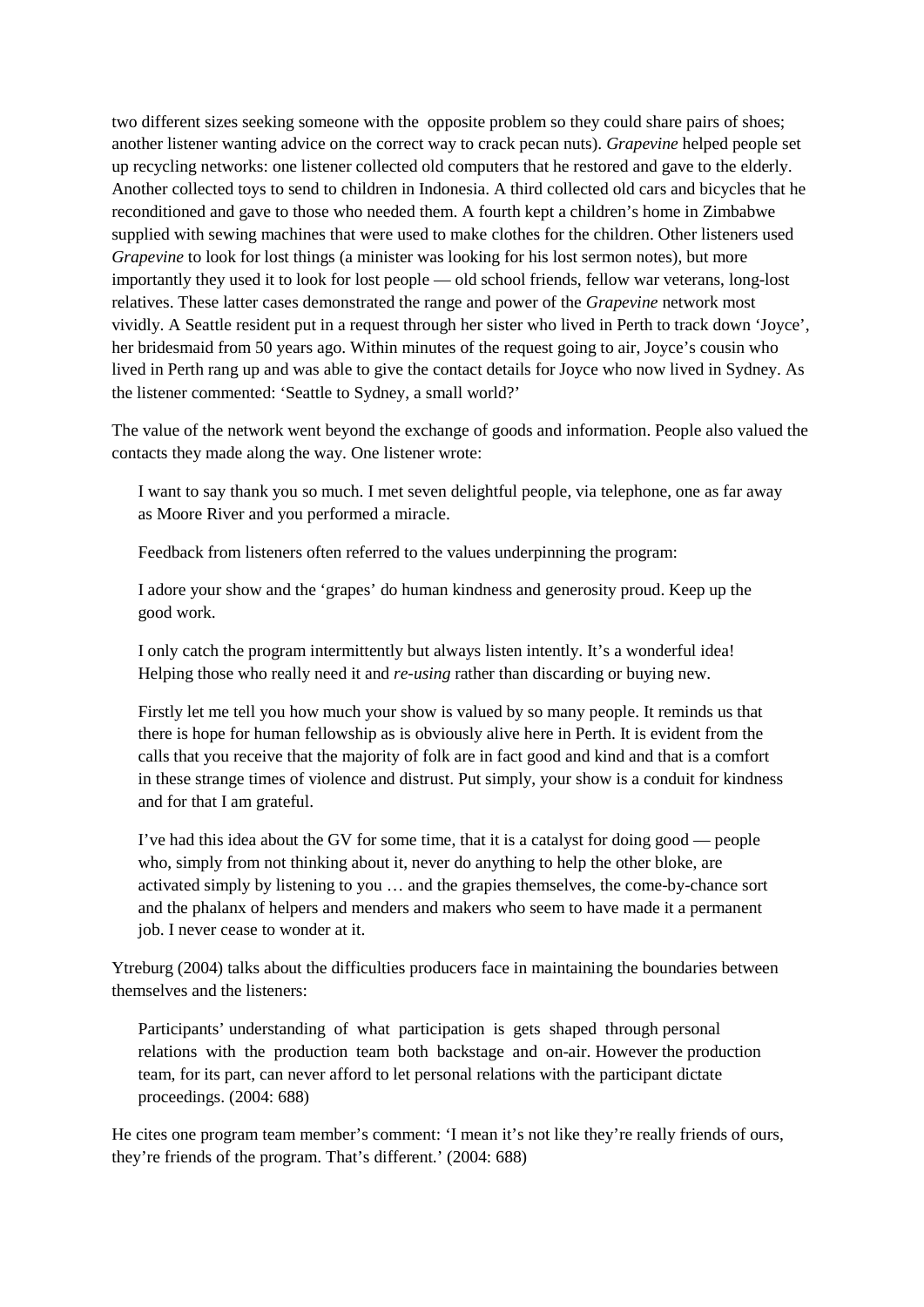However, in the case of *Grapevine*, the desire to progress from the virtual to the real was so powerful that the program took up the listeners' suggestion to hold a *Grapevine* coffee morning at the ABC studios. Listeners brought their homemade jams, cakes, secondhand clothing and other goods for the on-air swapmeet, but the real pleasure they derived was from being able to meet the presenters and to chat with each other over coffee and biscuits. The listeners also contributed to a *Grapevine* recipe book which the ABC published with proceeds going to Canteen, the children's cancer support group. *Grapevine* had conjured up a community that had a life outside and beyond the reach of the radio program itself.

# **Conclusion**

As famously noted by Dallas Smythe (1981: 4), the real business of radio is not about delivering information to audiences but about delivering audience numbers to the companies that want to target them as customers. Even in public broadcasting, audience numbers are no less a measure of success, so programming there too is about, in Tebbutt's (2006) words, 'capturing an imagined demographic' (2006: 98). In this commercial model, the audience is a commodity, but the assumption that it is passively there for the taking is belied by the sophisticated methods needed to attract it. In reality, audiences are fickle and elusive and a failsafe formula for guaranteed capture continues to be the holy grail for programmers everywhere (Phillips and Balnaves, 2002). *Grapevine* went against the commercial broadcasting model not just because it aimed to create a commerce-free zone, but also because it sought to activate the audience for the audience's own potential benefit.

As far as the radio station was concerned, the *Grapevine* experiment certainly succeeded in illustrating the power and reach of its listener network. The 'six degrees of separation' effect was continually on show as listeners activated their personal networks to extend way beyond the program's actual reach and beyond city, state and even national borders. The radio experiment showed how, well before the additional enhancements of websites, email and sms, the old-fashioned analogue media (radio, telephone, letters and faxes) were effective instruments for active networking. Whatever the program-makers' original agenda, the listeners found the desire to communicate irresistible and in the end they made the program their own:

*Producer:* It was not the program that was wonderful, it was the people. It just allowed access to uncover people's small and large deeds of kindness and we reported the fact. Listeners used the phrase 'spirit of the GV' much more than we did — it belonged to them and they believed the ethos that had come up.